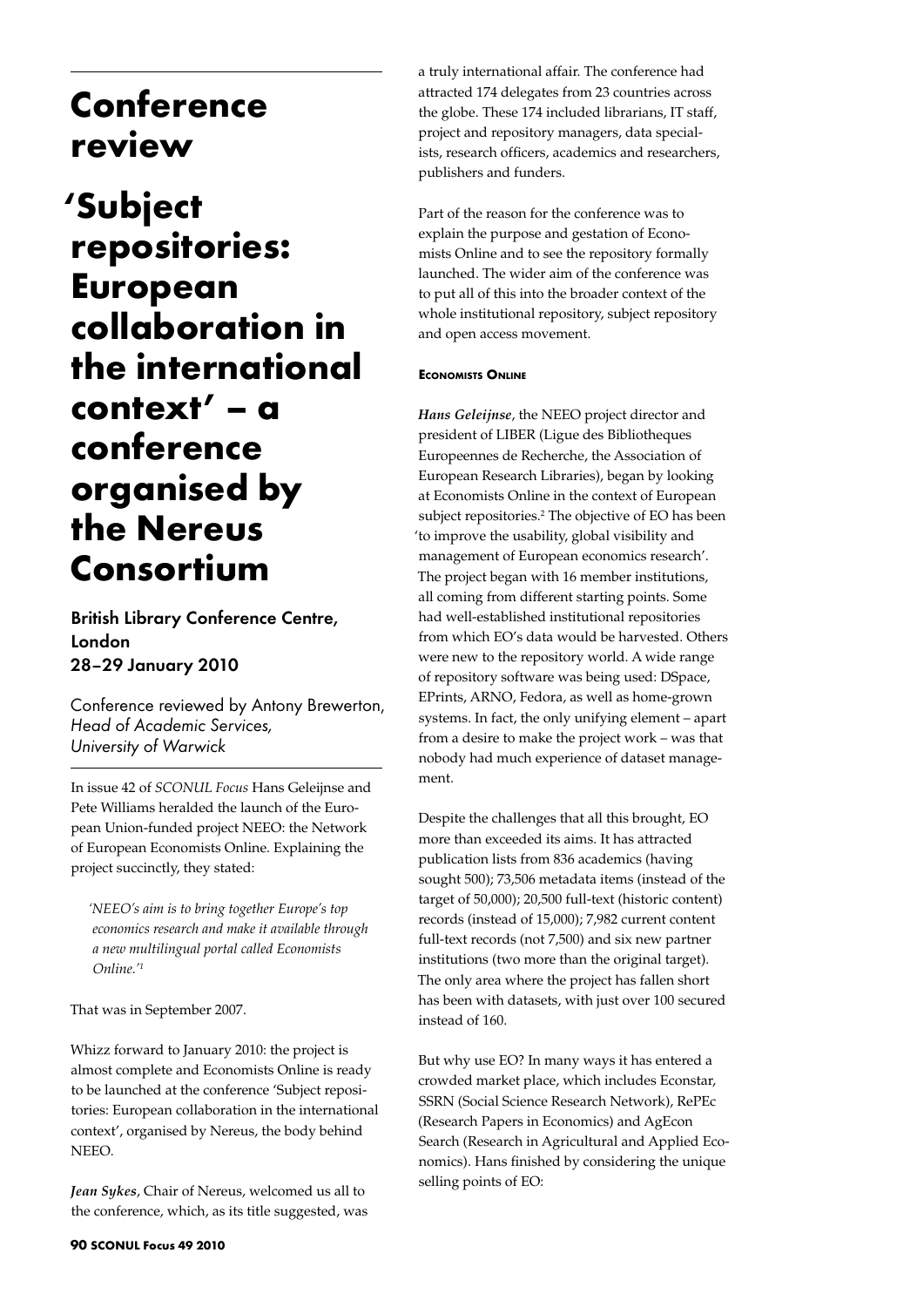- • It is based on institutional repositories.
- • It is supported by the institutions behind these IRs and the academic community.
- It promotes open access.
- • It includes the publication lists of over 800 leading academics.
- • Its content includes post-prints, books, book chapters and datasets.
- • It has high-quality metadata.
- It has a multilingual search facility.

EO also aims to collaborate, rather than compete, with other providers and is already building relationships with many of the key players in the field.

*Nicholas Barr*, professor of public economics at LSE (London School of Economics), was then called upon to launch the database. In 1948, he reflected, an economist could claim to know 'all of economics': Keynes would read all his journal subscriptions from cover to cover and absorb all the knowledge available. Today the amount of information produced is unmanageable. Researchers need something to make it manageable and EO is one such tool, providing a one-stop shop for quality information and allied support, Nick declared.

We were than treated to an audio-visual countdown giving key figures about the database before EO was declared live:

- 940,955 bibliographic references
- • 28,482 full-text documents
- 836 publication lists
- 100 datasets
- • 23 partners
- • 4 languages
- 3 continents
- • 2.5 years in development
- 1 portal: Economists Online.<sup>3</sup>



*Figure 1. Nicholas Barr launches Economists Online*

The next day *François Cavalier*, library director, Sciences Po (Fondation nationale des sciences politiques), outlined his experience of the NEEO project, as a project member. Sciences Po was new to repositories so this proved a real learning curve and François reviewed some of his steps on the way. So was it worth it? It was hard work but Nereus provided the opportunity to do new things with the assistance of a wide and supportive network, and at the same time to push the open access agenda further forward.

Following François was *Wietske Sijtsma*, NEEO project manager, Tilburg University, presenting on the key features of Economists Online (with a demonstration of its functionality) and the lessons learnt from the project. To this end, Wietske's paper included inputs from the previous project manager, *Vanessa Proudman*.

The main lessons learnt from the project were:

- • Get the researchers involved ... if you can: regular surveys and focus groups were carried out but it was difficult to get inputs from busy people.
- • Researchers do not complete questionnaires.
- • Researchers are not interested in beta projects – they are only interested in the finished product.
- If you do get ideas from your researchers use them.
- Getting content is a big issue it won't just come to you: you need to go out there and sell the repository (which is a new approach – requiring new skill sets – for some library staff).
- • Getting new types of content is difficult datasets were a particular challenge.
- Measuring success is important quantitative and qualitative targets need to be set.
- Once your repository is established, make sure it is sustainable – consider staffing, structure and preservation issues.

Some of these issues have been successfully addressed. Others are being worked on. All of them provided considerable learning opportunities for both the project managers and the NEEO partners.

#### **Subject repositories**

As well as focusing on Economists Online, its launch and an appraisal of the project so far, the conference also looked at the wider theme of insti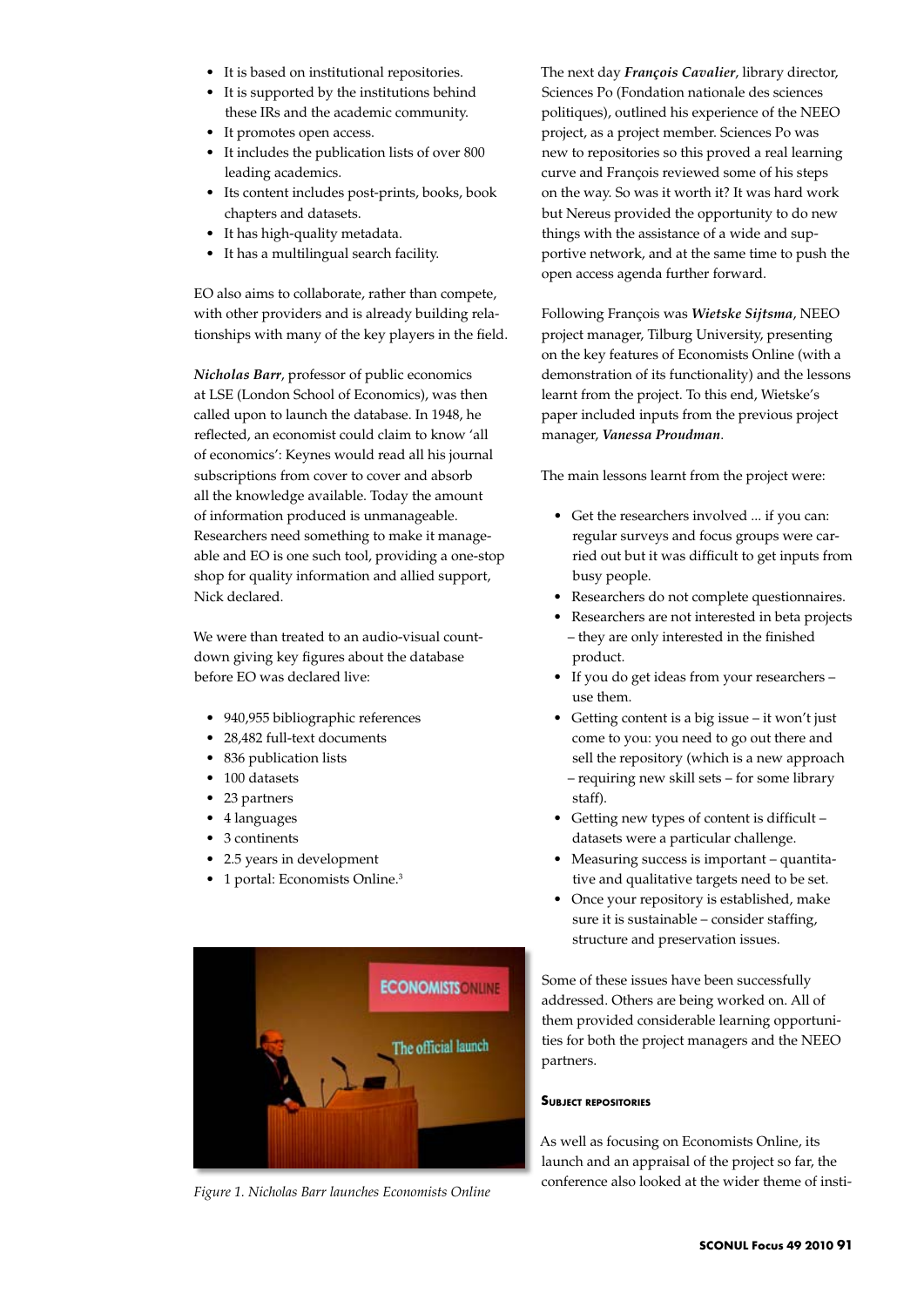tutional and (especially) subject repositories in the context of open access developments worldwide.

*Javier Hernandez-Ros*, head of the access information unit, directorate general for information society and media, for the European Commission, gave the view of scientific information from Brussels and provided an overview of recent developments in the open access movement. *Dale Heenan* from ESRC (UK Economic and Social Research Council) and *Neil Jacobs* from JISC (Joint Information Systems Committee) explored the linkages between institutional repositories (IRs) and subject repositories (SRs), ways in which they can work more closely together and the roles to be played by funders, researchers and their host institutions.

*Cathrine Harboe-Ree*, University Librarian at Monash University, then took us to the other side of the globe to consider the centralised approach taken in Australia. Unfortunately, our speaker had lost her voice so Jean Sykes came forward to speak to her slides, which covered: (a) key funding and policy initiatives; (b) the work of Monash University in this context; and (c) the issues and challenges Australian colleagues face.

One area where our colleagues are less challenged than we are seems to be in funding: the Australian government has invested \$Australian 400 million over four years for the sector to develop its e-research infrastructure.

*Patricia Renfro*, deputy University Librarian from Columbia, then flew us over to America for 'Subject, institutional and other repositories: a US perspective'. She reviewed the five major subject repositories (arXiv (for physics, mathematics, computer science, quantitative biology, quantitative finance and statistics), CiteSeerx (which focuses primarily on literature in computer and information science), RePEc, SSRN and PubMed Central (the US National Institutes of Health's free digital archive of biomedical and life sciences journal literature)) and their shared characteristics. All are tightly linked to their subject discipline, which is important because researchers identify themselves with their discipline before their institution. Researchers see the benefits of SRs more readily than they see benefits in IRs. To help address this, some universities (for example, Rochester) have produced a suite of services assisting authors to publish or self-publish their work, to provide added value to their IRs and to attract researcher interest. Another route involves

linking IRs to the more attractive SRs, just as EO has done.

*Clifford Lynch*, director of the Coalition for Networked Information, rounded off day one with a session in which he said he would 'speculate ... irresponsibly'. Sustainability of SRs was raised. IRs – and their host institutions – are not likely to disappear but SRs (and their funding) are less secure. Data management came up again as an issue. Again, IRs may be starting to collect data but curation and exploitation may be more appropriate in the SR environment. Another theme was selection of content. IRs' quality control is based on the institution's staff selection policy. For SRs this is less straightforward. Peer review or an editor may be a way forward but this is hardly scalable. Again, perhaps the answer lies in SRs riding on the back of IRs. All this pointed towards more projects like NEEO across various disciplines.

*Christian Zimmermann* from the University of Connecticut kicked off day two with the view from RePEc. This was a lively session that really got the day off on the right note. I especially enjoyed Christian's reflections on relationship-building with various stakeholder groups. He finished with a list of key messages applicable to all repository builders:

- You need a core group of believers to get things started.
- Ensure you get no institutional hindrance in some areas powerful subject bodies/associations can prove difficult.
- • You need people with some 'computer savviness'.
- Just do it stop talking about it, just do it!

Day two also saw the opportunity for delegates to attend one of six parallel workshops (based on EO work packages) covering key – and generic – repository themes:

- content-recruitment issues
- infrastructure and interoperability
- intellectual property rights
- multilingual tools
- • datasets
- usage statistics.

I attended the session on datasets, led by *Thomas Place* from Tilburg University. Having found securing data a particular problem, I was keen to hear about the approaches taken by other colleagues. It was good to pick up tips but also reassuring to hear that we all face the same challenges.